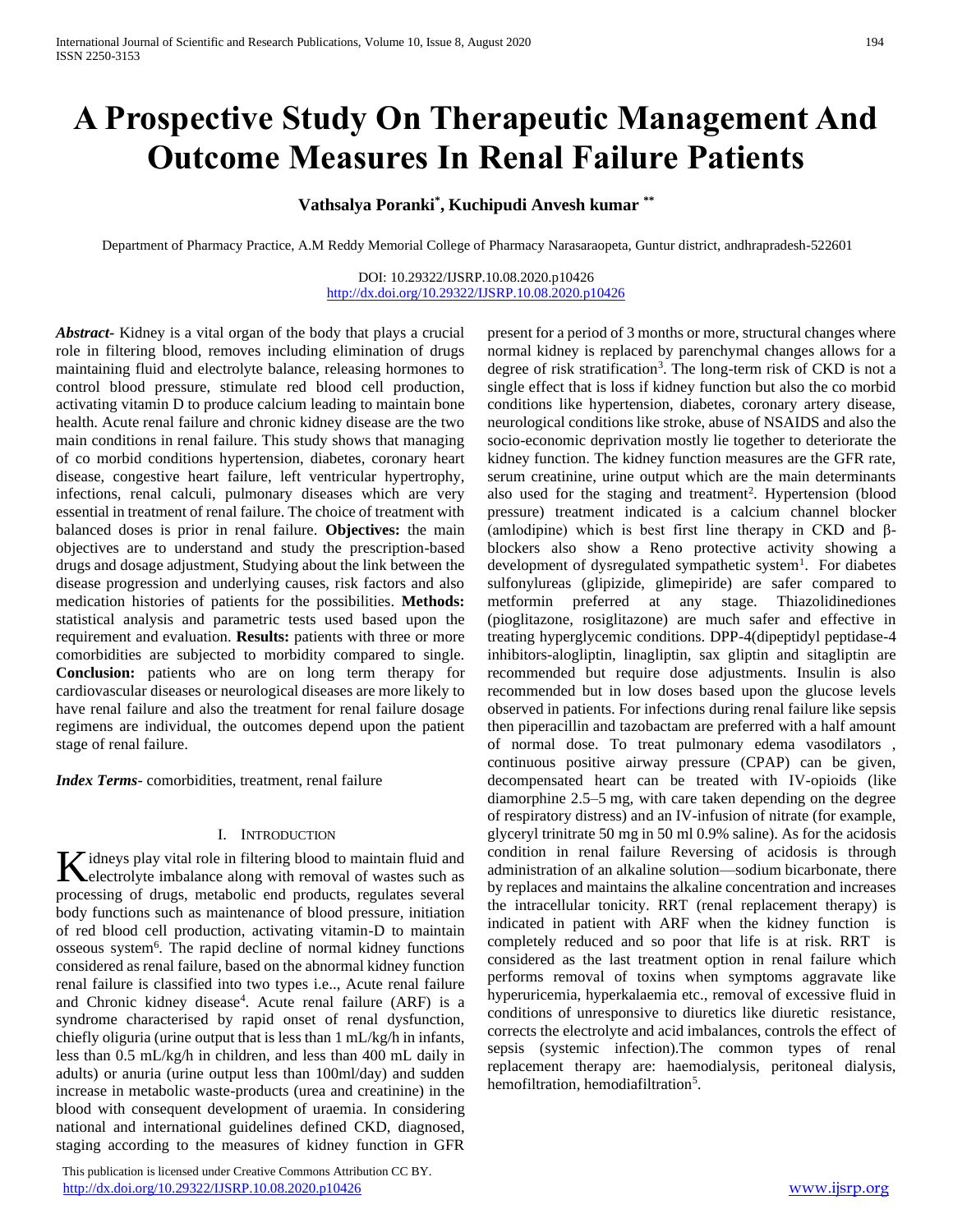## II. MATERIALS AND METHODS

 The study performed was a prospective study performed in-patient setting at nephrology unit where patients with chronic kidney disease and acute renal failure were considered. The data collected from patient reports on daily basis and their therapeutic outcomes were studied. The study was carried out at a tertiary care hospital for a period of 06 Months. A study population of 85 inpatients (n=85) of both genders together were considered with renal failure. In this population patients with chronic kidney disease were n=59 and acute renal failure were n=26. The study population consists of all stages of renal failure along with their co morbidities. Study Criteria included Patients with acute and chronic renal failure**,** patients with cardio and cerebro vascular diseases, patients with diabetes mellitus and hypertension, systemic infections**,** patients with medication abuse, patients with thyroid disorders**,** patients with kidney structural changes**,** patients with progressive kidney diseases and excludedPatients with renal calculi**,** gender is not a criteria, pregnancy and lactating women**,**  smokers and alcoholic**,** patients with renal cysts, patients who are not willing to participate in the study. Other material were lab investigations data are Serum creatinine levels, blood urea levels, thyroid function tests, complete blood picture, urine analysis, ultra sound abdomen, CT-scan KUB, blood glucose and serum electrolytes. Methods followed were data management and statistical analysis the information and data obtained is managed by MS-excel format, graphical representation, comparisons of outcomes with duration of stay were analyzed by using one way-ANOVA and the unpaired t test was performed. The KDIGO (kidney disease improving global outcomes) and KDOQI (kidney disease quality initiative) guidelines were followed while considering the treatment to renal failure patients. To calculate and stage the patients according to their eGFR the formulas used were Cockcroft and gault equation and MDRD in chronic kidney disease patients.

## III. RESULTS

 In this study in-patients with renal failure were considered and their treatment was observed, outcomes were measured. The patients having acute renal failure, chronic kidney disease were taken into where total  $(n=85)$  patients with CKD  $(n=59)$  about 69.4%,ARF(n=26) about 30.5% [CKD-chronic kidney disease, ARF-acute renal failure] The patients taken were categorized depending upon the age but not on gender as kidney diseases are common in both male and female. The mean of CKD age group is 5.9 (average=60.2) and SD=3.725 where as  $p(\leq 0.005)$  Age group between 56-60 was found to be more effected found to be most affected with renal failure . The mean of ARF age group was 2.60 and SD=2.63 whereas the *p* value (0.0005). Patients with co- morbid conditions are observed with higher disease progression in case of renal failure which also leads to mortality. Patients with comorbidities (n=27) cardiovascular disease (CVS), infections (sepsis,glomerulonephritis, pyelonephritis) pulmonary disease (pleural effusions, asthma) are found to be  $11(n=11/27)$  40% are in risk of disease progression where as in ARF, patients with infections were found to be be 8 (n=8/16) 50% are more in risk of diseassse progression when compared with other comorbidities. In together seen that patients with CVS associated diseases were commonly found to be at risk as well as patients with all comorbidities are in large number compared to individual co morbidities. **Figure 2** showing the eGFR rate in CKD and ARF patients without co-morbidity and with single, dual and tri or more comorbidities. It has been found that patients with no co morbidity patients are having varied eGFR 19.445ml/min among chronic renal failure patients which is significant p<0.001 which can be achieved to normal through hemodialysis, as for comorbid conditions associated decline in e GFR is irreversible and only leading to mortality. If seen in ARF, no comorbidity's e GFR is  $11.1$ ml/min (p <0.0005) which is also temporary can be brought to normal after treated on hemodialysis as patient has no co-morbidities can prevent disease progression.

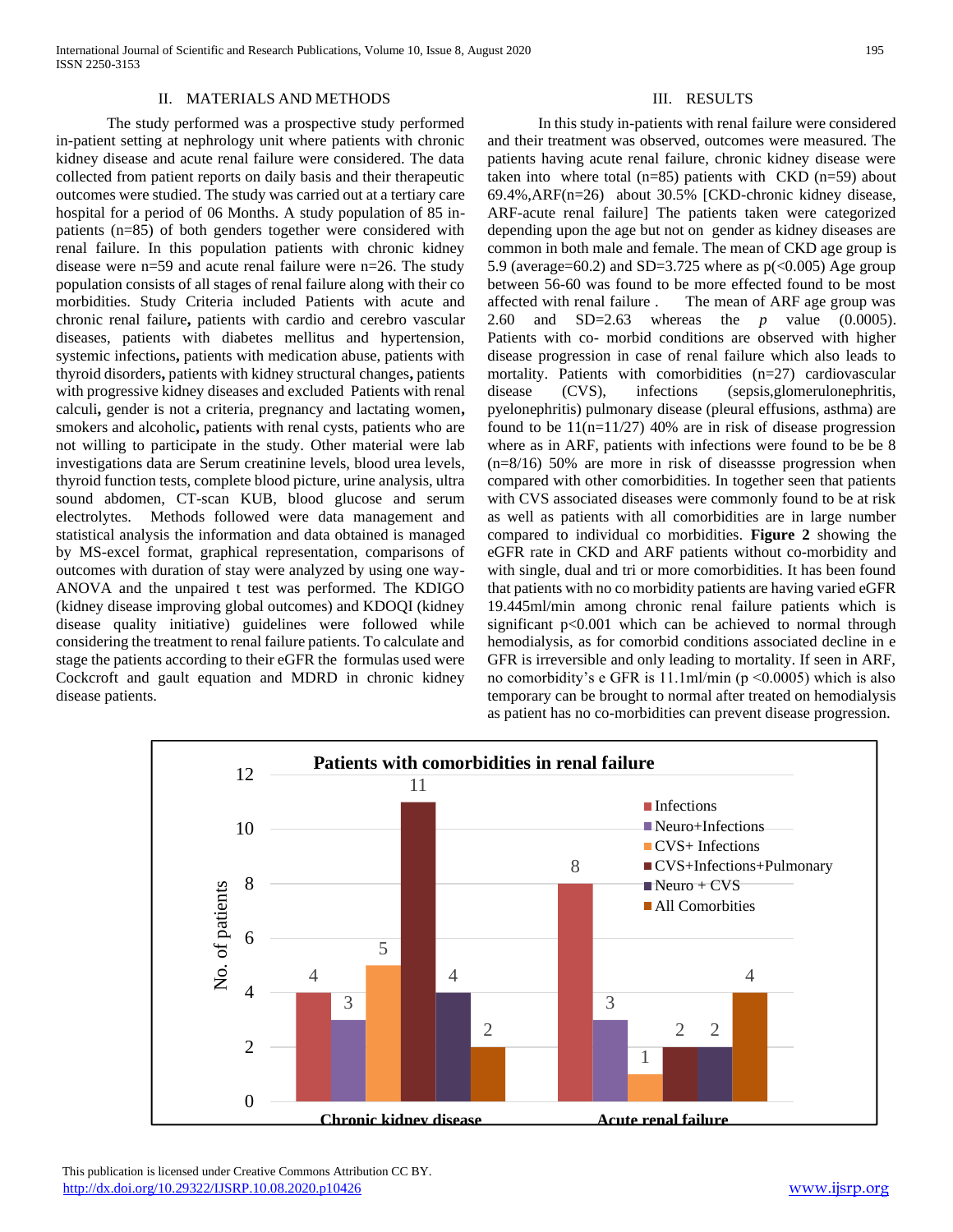

## **Figure 1: Patients with co-morbidities in renal failure**

## **Figure 2: comparing e GFR (estimated glomerular filtration rate)of renal failure patients with comorbdies**

Anemia is a common threat for all renal failure patients as kidney loses the function of producing erythropoietin. Treatment involves mainly human erythropoietin re-engineered darbepoetin 40mcg/kg per week. In this study(graph1) anemic patients(n=60) were treated with ESA (erythropoiesis stimulating agent) for six weeks i.e.,weekly once seen improvement about 3.3 g/dl of hemoglobin observed  $(p=0.0005)$ 



**Graph 1: improvent of hemoglobin levels in anemic patients after treated with ESA for on average 6 weeks**

## **Graph 2: hyponatremia (low sodium levels) improvement after hospitalization**

1 2 3 4 5 6 7 8 9 10

**No. of hospitalized days**

Graph 2 presenting the low sodium levels plotted with duration of stay Hyponatremia (low sodium levels) is a very common condition which requires immediate treatment. patients showing signs of hyponatremia in renal failure

120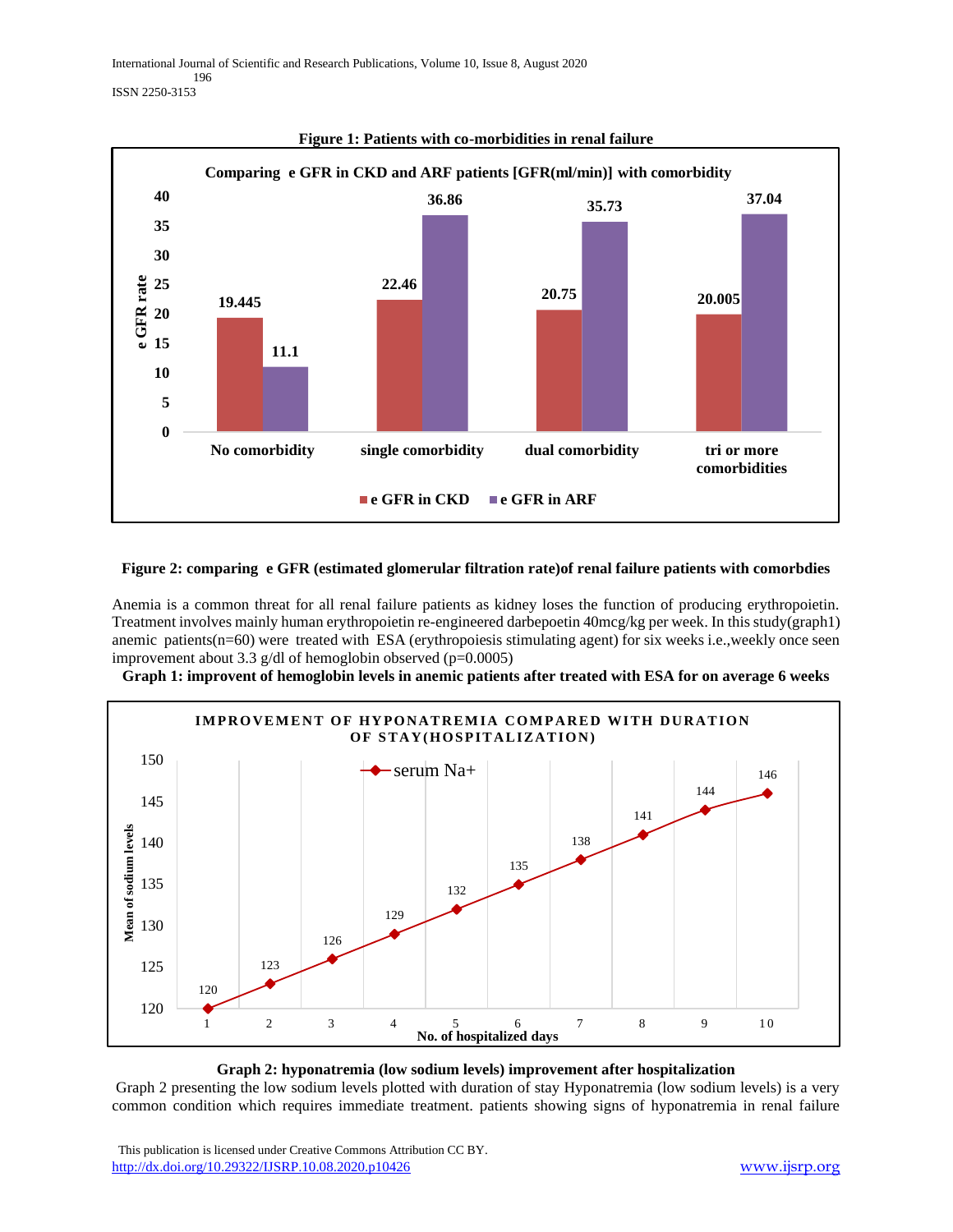condition leads to sudden loss of sensory, decreased heart rate sometimes leads to neurological disorders on long term effect. The sodium levels the lowest was from 120 mmol/L and the improved level was 145 mmol/L after the treatment with diuretics (loop diuretics), 100ml of normal saline. Eventhough giving IV fluids is restricted in renal failure but for an immediate outcome fluids can be given but not for all the hospitalized days.



 **Graph 3. Hyperkalemia (high potassium levels) improvement with hospitalized days.** 

This study considered all the patients with hyperkalemia and treatment provided with diuretics (furosemide/spironolactone/torsemide) at lowest doses through IV then found that an improvement in the potassium levels as loop diuretics cause low potassium levels by sodium retention. The significance was found to be p<0.005 and null hypothesis rejected. Hyperkalemia also causes worsening of renal disease along with comorbidity condition like cardiac diseases, may be bleeding conditions also.

| <b>Drugs</b>              | <b>Dose</b>   | Route          | <b>Frequency</b>   |
|---------------------------|---------------|----------------|--------------------|
|                           |               |                |                    |
| Piperacillin + tazobactam | 2.25g         | IV             | <b>BD</b>          |
| Ceftazidime + tazobactam  | 2.25g         | IV             | <b>BD</b>          |
| Amlodipine                | 5mg           | PO             | <b>BD</b>          |
| Amiodarone                | 100mg         | P <sub>O</sub> | <b>OD</b>          |
| <b>Carvedilol</b>         | 3.125mg       | P <sub>O</sub> | <b>BD</b>          |
| Isosorbide mononitrate    | 10mg          | PO             | <b>BD</b>          |
| <b>Clinidipine</b>        | 10mg          | P <sub>O</sub> | <b>BD</b>          |
| <b>Metaprolol</b>         | 25mg          | PO             | <b>OD</b>          |
| <b>Ivabradine</b>         | 5mg           | PO             | <b>OD</b>          |
| <b>Furosemide</b>         | 10mg/10ml     | PO/IV          | <b>OD</b>          |
| <b>Telmisartan</b>        | 10mg          | PO             | <b>BD</b>          |
| Diltiazem + amiodarone    | $90 + 100$ mg | P <sub>O</sub> | <b>OD</b>          |
| <b>Nifedipine</b>         | 20mg          | PO             | <b>BD</b>          |
| Lupulin                   | 50 IU         | S/C            | <b>Acc to GRBS</b> |
| Human actrapid            | <b>40IU</b>   | S/C            | <b>Acc to GRBS</b> |
| Inj.Basalog               | 100 U         | S/C            | <b>Acc to GRBS</b> |
| Glipizide + metformin     | $2mg + 500mg$ | P <sub>O</sub> | <b>BD</b>          |

## *Drugs used in renal failure:* **Table no.2 presenting the common and safer drugs used in treatment of renal failure.**

 This publication is licensed under Creative Commons Attribution CC BY. <http://dx.doi.org/10.29322/IJSRP.10.08.2020.p10426> [www.ijsrp.org](http://ijsrp.org/)